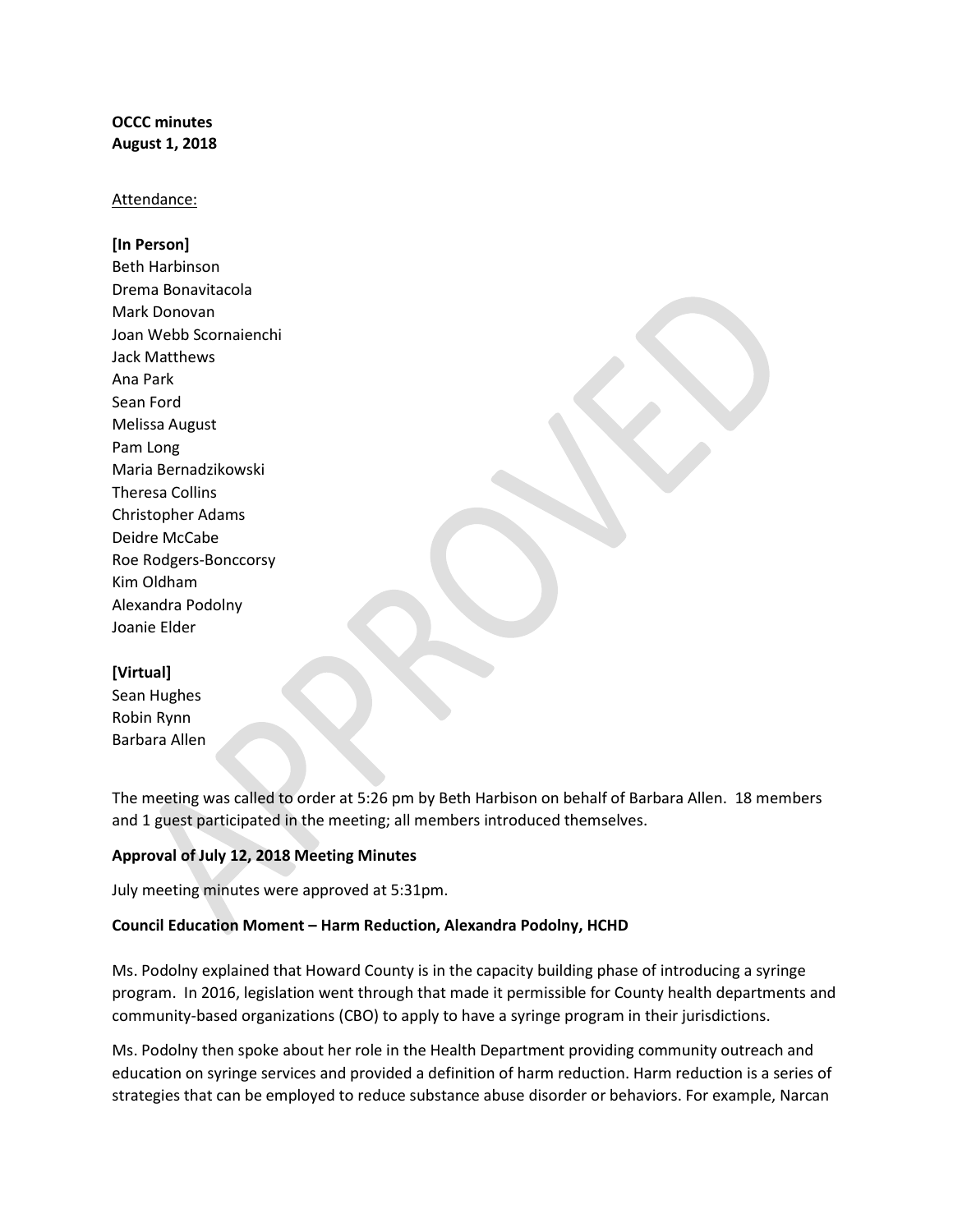is a major harm reduction initiative. Harm reduction is all about meeting people where they're at, being compassionate, and trying to contradict any negative experiences they may have had in the past.

Ms. Podolny mentioned that if anyone from the Council is interested, the Health Department is having an all-day event on September  $6<sup>th</sup>$ , 2018 to discuss some of the basics of harm reduction. A flyer was distributed and the link went out in Chairwomen Allen's last email.

Ms. Podolny then answered a series of questions from the committee.

- The Howard County Health Department will have a presence at International Overdose Awareness Day and will offer a way for attendees to anonymously contact them, so that they can stay up to date with any information about the syringe program.
- The Council can help promote the mission of harm reduction services by filling out the Health Department's Harm Reduction survey and attending the Harm Reduction Summit on September 6<sup>th</sup>. The Health Department is looking for community champions who can assist with destigmatization and getting the services up and running in a successful way.
- The intended audience of the September  $6<sup>th</sup>$  event is a mix, diverse audience, but it may be most helpful for professionals who are working to combat the Opioid Crisis.
- Safe consumption sites are not in any kind of short term plans for Howard County right now. However, the Health Department is looking to have the pilot program for sterile need exchange application in by the Fall. This would initially run out of the Health Department and then grow organically. Part of this program is giving an identification card to those using the services, so if they are pulled over by the police with these syringes from the needle exchange program, it wouldn't be considered paraphernalia. However, if the needles have drugs in them, the understanding is that the person would be charged with a crime.

Ms. Podolny passed out the Harm Reduction surveys to the committee.

## Discussion – Results of Prioritization

After July's meeting, Chairwoman Allen took all of the prioritized forms that were submitted, pulled out the data from each form, and categorized it into a new document. It was noted that the Council will agree on priorities within each category. From there, the subcommittees will work on how to make each priority happen.

Ms. Harbinson then opened it up to the group for discussion.

### **Prevention**

A discussion was had about combining two of the ideas (engaging the school system and creating athletics against opioid use) and expanding the priority to include non-athletes.

### Prevention:

- 1. Continue to engage school system to increase educational opportunities among students of different ages and interests (i.e. athletes vs. non-athletes)
- 2. Promote "Talk to your Doctor" campaign.
- 3. Promote educational opportunities for physicians.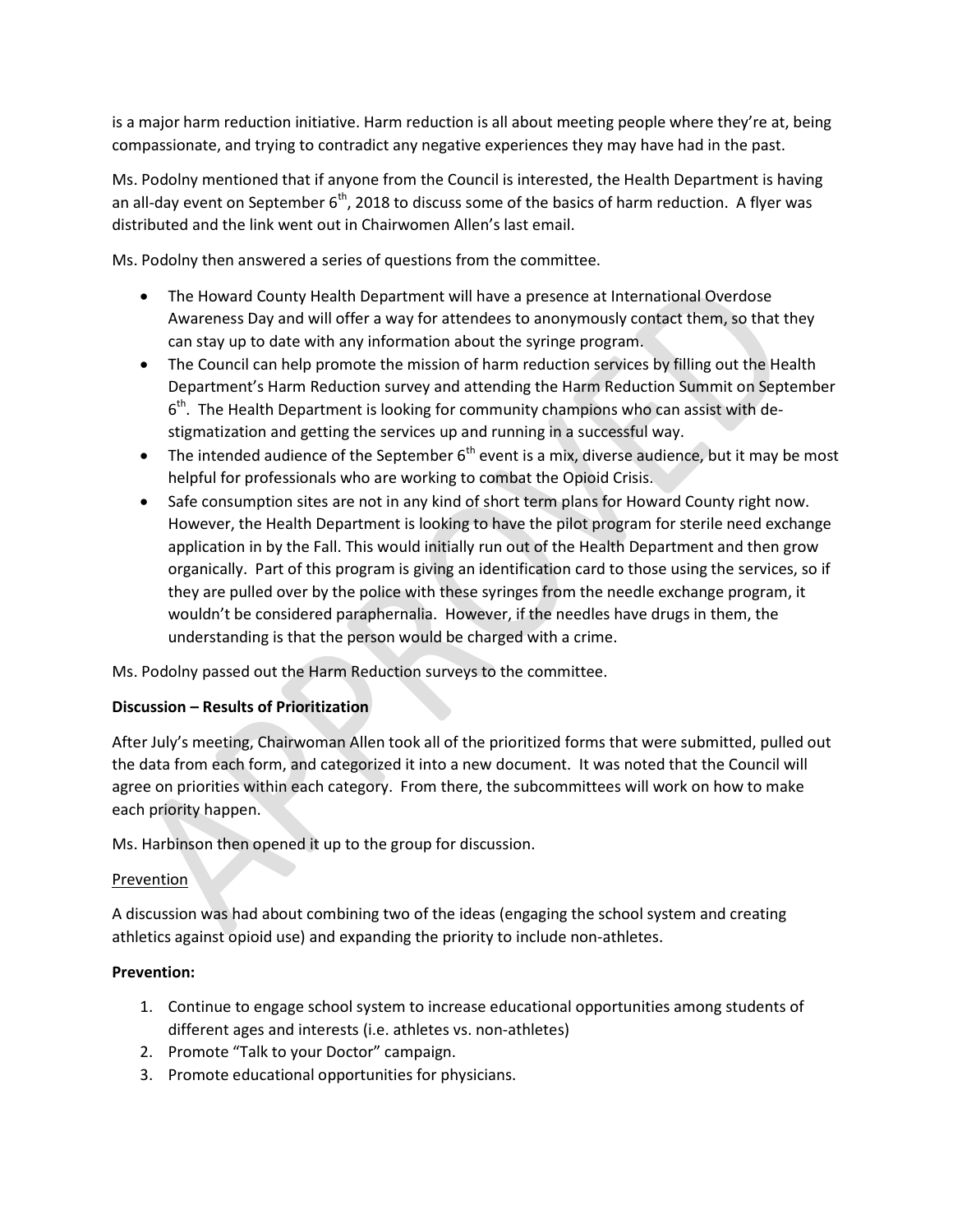## Enforcement and Adjudication

A discussion was had about the purpose of including the SBIRT initiative as a priority for the Council, as that is a program that is already occurring and being promoted. It's difficult to promote the initiative because it's a limited program that requires specialty training.

The decision was made to move priority 3 (promote the SBIRT initiative and other detention center programs) to Treatment and Recovery and to remove the last part of the sentence that refers to detention center programs.

A discussion was also had to clarify the details behind the Recognition dinner for first responders. The details haven't been confirmed; this is just an idea. If meals are served, it will need to be a catered event in order for first responders to attend.

## Enforcement/Adjudication:

- 1. Recognition Dinner for first responders
- 2. Education on expungement process
- 3. Q&A with enforcement and providers
- 4. Ask drug court how we can help

## Treatment and Recovery

A discussion was had about advocating for more inpatient programs. The argument was made that there isn't demand for more inpatient programs because they aren't full. The issue is that people aren't getting into the programs and they need a longer continuum of care (i.e. 29 day+). It was determined that numbers 1, 2, and 6 should be combined into one priority: crisis stabilization, and 3 and 4 should be combined into one priority: continuum of care. Below is the amended, prioritized list.

## Treatment/Recovery:

- 1. Crisis Stabilization: advocate for expanded resources for treatment and recovery, identify affordable treatment (inpatient, IOP, PHP) based on appropriate level of need, and bridge gap in peer and family support
- 2. Continuum of Care: Healthy living program (financial, healthy foods, exercise, job skills, grooming, dress) and long term supportive sober housing in the County. Educate, promote how sober housing developers can successfully run programs, how to fund, identify successful programs currently in place.
- 3. Education programs for families with loved ones suffering from SUD. Includes sources of information online, counseling, SBIRT.

## Business/Community Engagement

Anti-stigma campaigns are currently listed under both Business/Community Engagement and Communications Categories. It was the consensus of the group that they be removed from Business/Community Engagement.